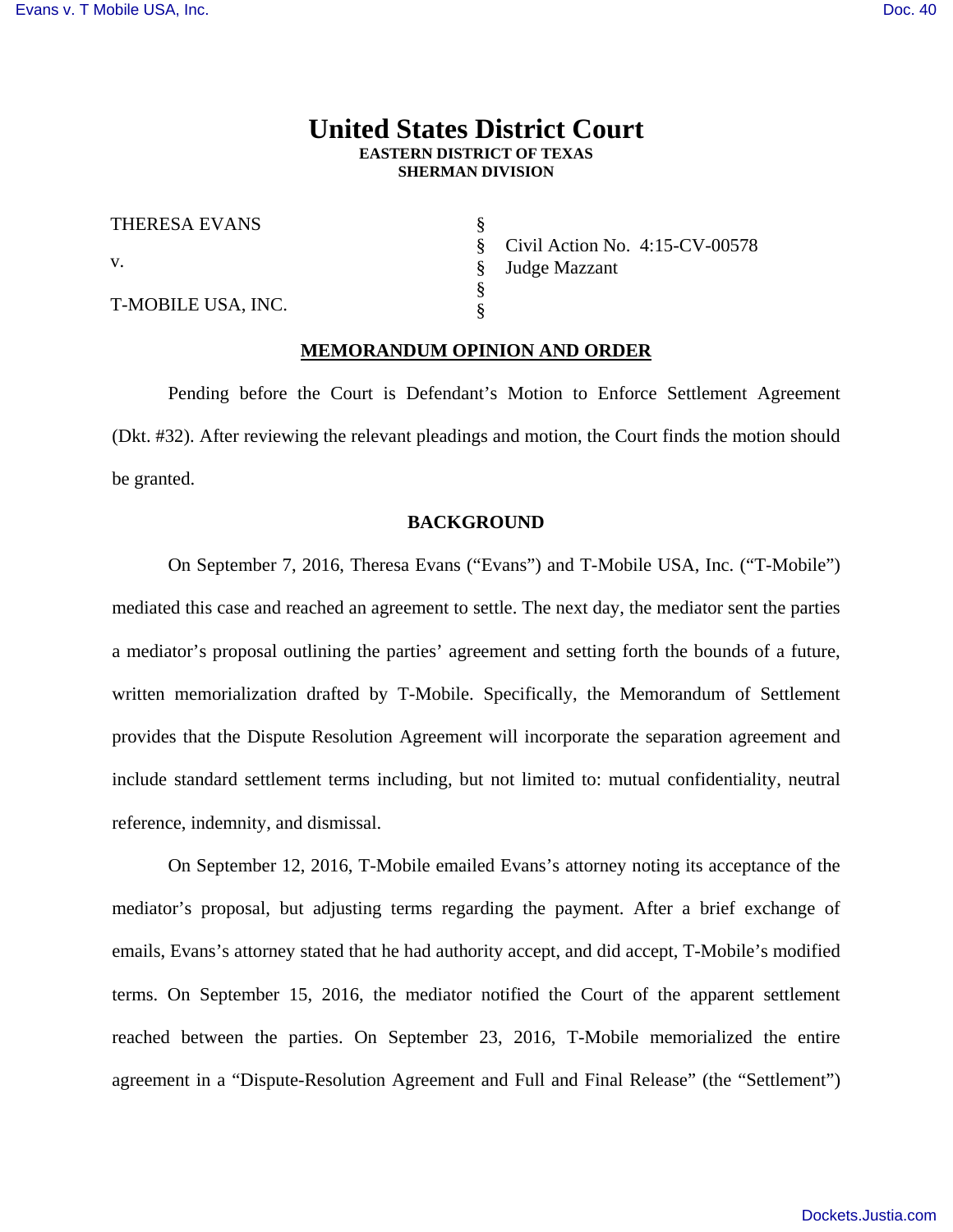and provided the Settlement to Evans. The Settlement included the parties' agreed terms plus boilerplate settlement terms for waiver of claims, non-disparagement, cooperation, and entire agreement. The Settlement did not include terms for "mutual confidentiality" or "neutral reference" as required by the Mediator's Proposal.

After several months without finalization of settlement, the parties requested a telephone conference to determine how to proceed (Dkt. #30). On December 15, 2016, the Court held a status conference.

On January 3, 2017, T-Mobile filed this Motion to Enforce Settlement Agreement (Dkt. #32). On January 23, 2017, Evans emailed T-Mobile with edits to the Settlement. On January 24, 2017, Evans filed a response (Dkt. #35). On January 30, T-Mobile filed a reply (Dkt. #36). On January 31, 2017, T-Mobile filed an amended reply with an amended proposed order (Dkt. #37). On February 3, 2017, Evans filed a sur-reply (Dkt. #38).

#### **LEGAL STANDARD**

 A court has inherent power to recognize, encourage, and when necessary enforce settlement agreements reached by the parties. *Bell v. Schexnayder*, 36 F.3d 447, 449 (5th Cir. 1994). Once a party authorizes settlement, "that party remains bound by the terms of the agreement" and cannot "change<sup>[]</sup> his mind when presented with the settlement documents." *Fulgence v. J. Ray McDermott & Co.*, 662 F.2d 1207, 1209 (5th Cir. 1981). A settlement need not be reduced to writing in order to be enforceable. *Quesada v. Napolitano*, 701 F.3d 1080, 1084 n.10 (5th Cir. 2012). "An attorney of record is presumed to have authority to compromise and settle litigation of his client . . . ." *Mid-South Towing Co. v. Har-Win, Inc.*, 733 F.2d 386, 390 (5th Cir. 1984) (quoting S*t. Armand v. Marriott Hotel, Inc.*, 430 F. Supp. 488, 490 (E.D. La.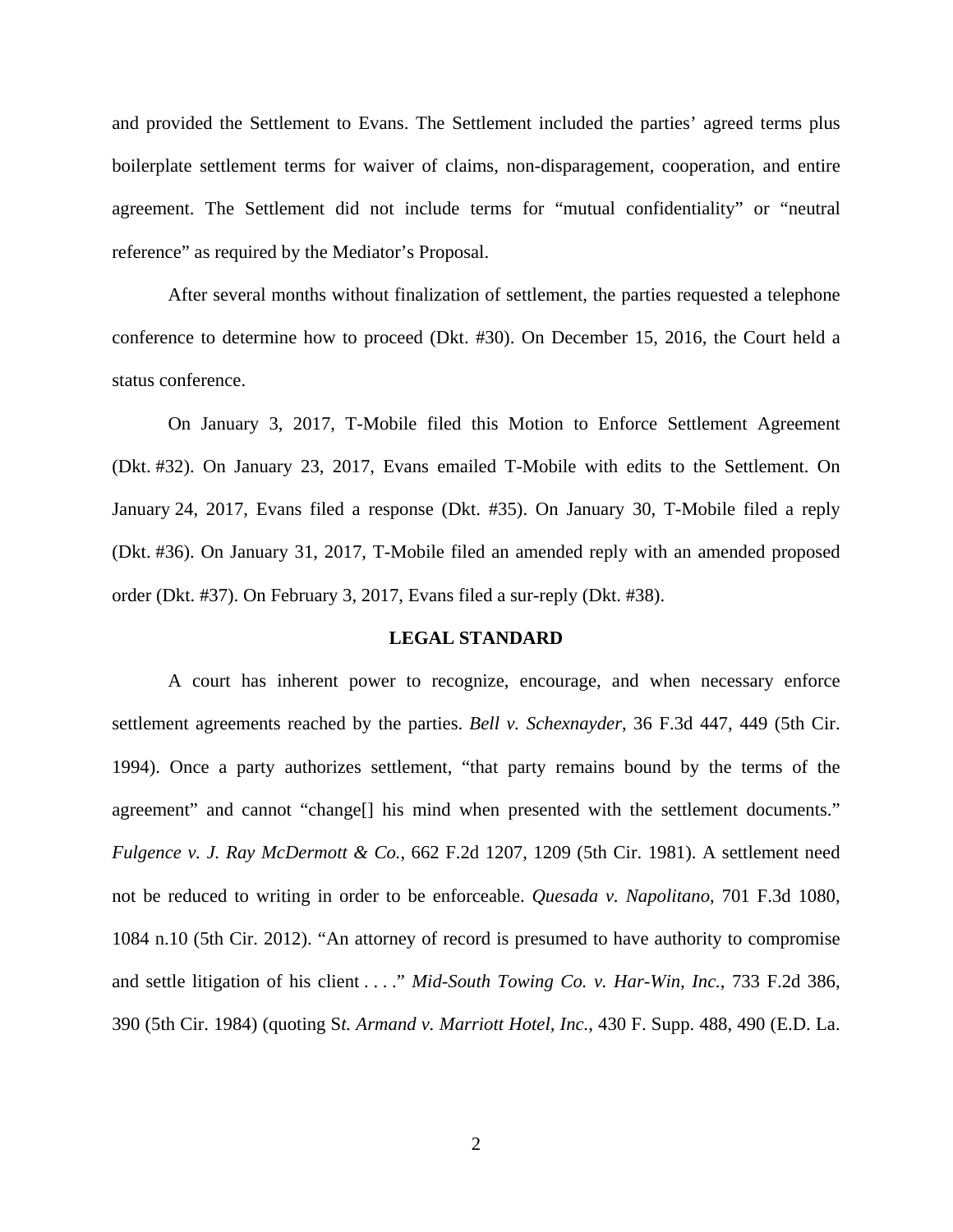1977)). The party attacking the settlement bears the burden to show that the contract is tainted with invalidity. *Harmon v. Journal Pub. Co.*, 476 F. App'x 756, 758 (5th Cir. 2012).

## **ANALYSIS**

 The Court concludes that the Settlement created by T-Mobile on September 23, 2016 is a valid settlement agreement, subject to the addition of "mutual confidentiality" and "neutral reference" terms contained in the mediator's proposal. T-Mobile agrees that the Settlement does not contain the mutual confidentiality or neutral reference terms and that any order by the Court should include those terms.

 It is undisputed that Evans gave her attorney express authority to compromise her claim in connection with the September 7 mediation and communications thereafter. It is also undisputed that the agreement reached includes the Mediator's Proposal of September 8, 2016 (*See* Dkt. #35 at p. 1). The Mediator's Proposal "Term Sheet" expressly provides that the parties will execute a "Dispute Resolution Agreement" (Dkt. #32, Exhibit A-2). It further provides:

The Dispute Resolution Agreement will incorporate the separation agreement and include standard settlement terms including, but not limited to: mutual confidentiality, complete release, no rehire, neutral reference, indemnity of Defendant for taxes, dismissal of this lawsuit with prejudice with each party bearing its own costs and fees, and withdrawal of both EEOC charges.

(Dkt. #32, Exhibit A-2).

The Settlement produced by T-Mobile on September 23, 2016 includes several boilerplate terms necessary to enforce the settlement and related to those stated on the Mediator's Proposal Term Sheet. Four months later, on January 23, 2017, Evans emailed T-Mobile a draft of the Settlement with edits that deleted several provisions, including provisions for waiver of claims, non-disparagement, cooperation, no admission of claims, indemnification from derivative claims, no violations of law by T-Mobile, knowing and voluntary agreement, no reliance, and entire agreement.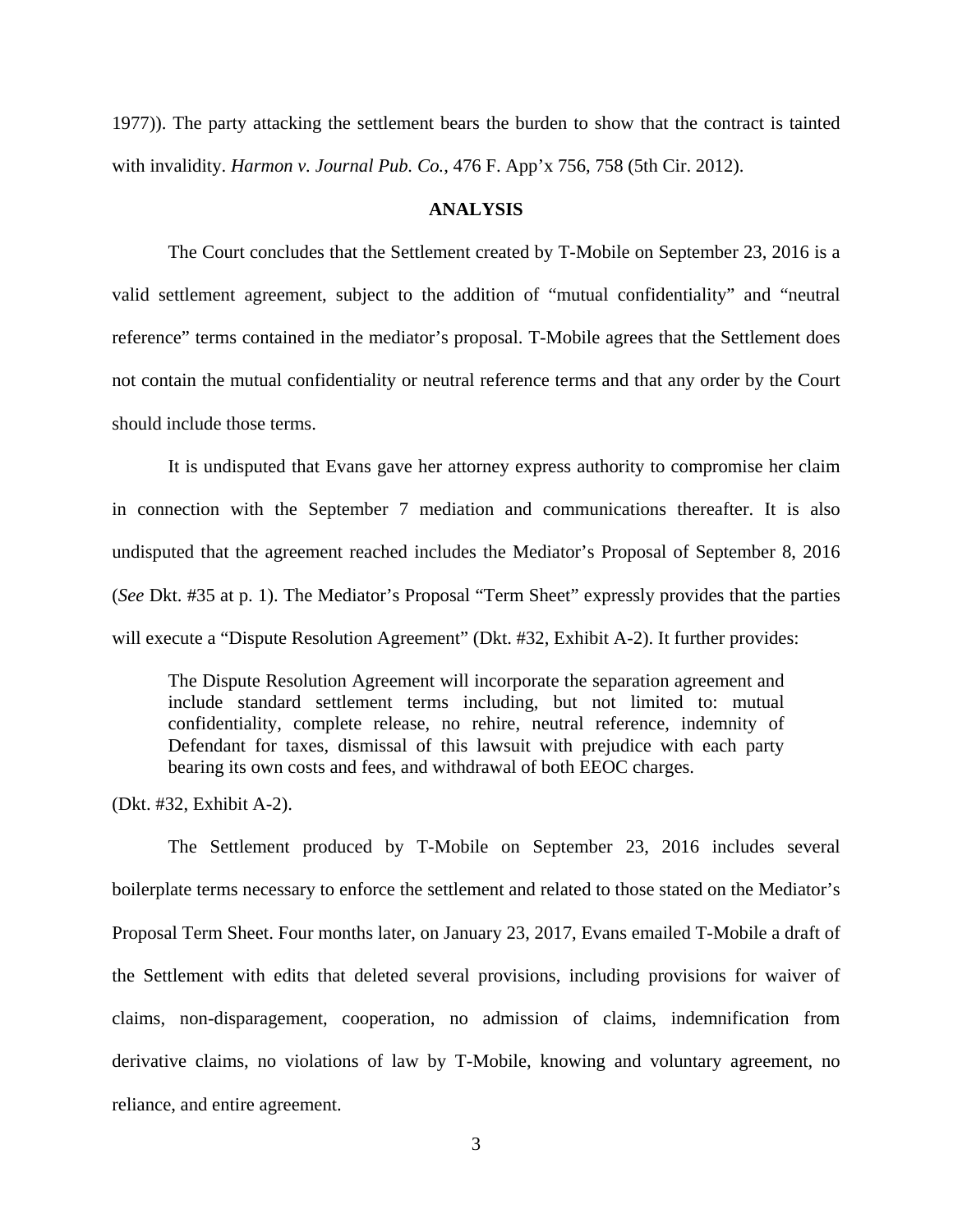Evans does not provide any argument or authority on how these terms are not standard settlement terms. At most, Evans argues in her sur-reply that the waiver of constitutional rights is not an "inconsequential nit[]." While reference to the First Amendment is direct and forceful, non-disparagement clauses and other forms of prior restraint are common settlement terms, particularly in employment separation situations. *Cooper Tire & Rubber Co. v. Farese*, 423 F.3d 446, 457–48 (5th Cir. 2005); *E.E.O.C. v. Severn Trent Servs., Inc.*, 358 F.3d 438, 440–41 (7th Cir. 2004) (holding that perpetual non-disparagement "private gag orders" were "unexceptional"). The Court's enforcement of a private agreement does not have the same constitutional implications as when the state affirmatively orders action or inaction. *Cohen v. Cowles Media Co.*, 501 U.S. 663, 671 (1991) ("The parties themselves, as in this case, determine the scope of their legal obligations, and any restrictions that may be placed on the publication of truthful information are self-imposed.").

The Court has reviewed the Settlement prepared by T-Mobile and the edits made by Evans. The Court finds that the Settlement prepared by T-Mobile adequately provides for the terms agreed to by the parties and that upon addition of terms for mutual confidentiality and neutral reference, the agreement should be enforced.

#### **CONCLUSION**

 It is therefore **ORDERED** that Defendant's Motion to Enforce Settlement Agreement (Dkt. #32) and as amended in Defendant's Amended Reply Brief (Dkt. #37) is hereby **GRANTED AS MODIFIED**.

 Defendant is **ORDERED** to modify the Dispute-Resolution Agreement and Full and Final Release attached as Exhibit 4 to Exhibit A to Defendant's Motion to Enforce Settlement Agreement (Dkt. #32, Exhibit A-4) to include terms for "mutual confidentiality" and "neutral

4